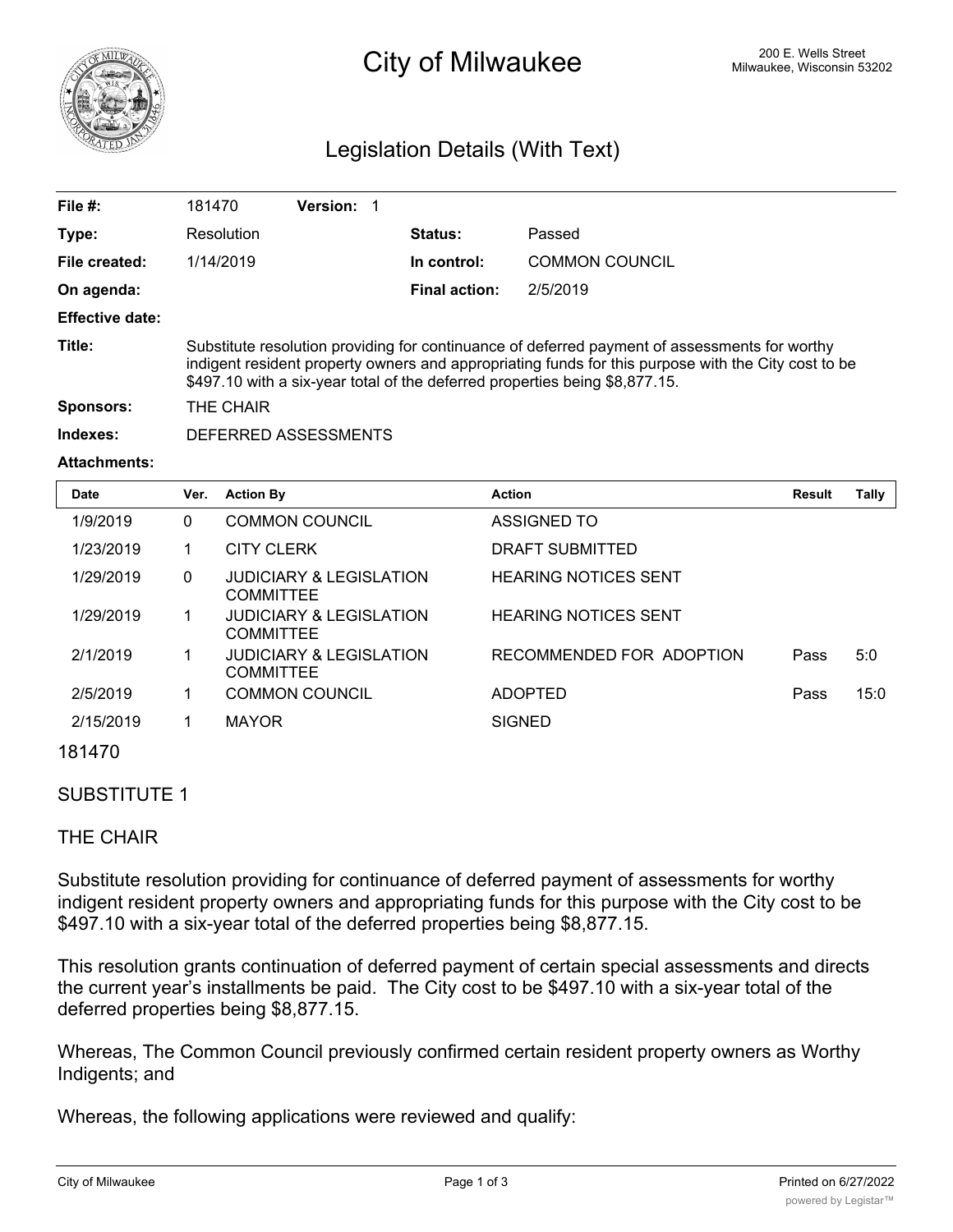468-0941-5, Gilbert Golder, 2226 S. 12th St., 12th District; 512-1210-9, Dorothy Kaszubowski, 2948 S. 47th St., 11th District 209-1225-110-2, Diane Moore, 5021 N. 47th St., 1st District 229-0714-200-4, Rhonda Sprewer, 4780 N. 42nd St., 7th District 625-0018-0, Jerome Betley, 4744 S. 7th St., 13th District 246-0183-7, Gloria Tripp, 2909 W. Roosevelt Dr., 1st District 191-0317-4, Rosie Cox, 5273 N. 44th St., 1st District 528-0501-2, Helene Zubic, 7113 W. Verona Ct., 11<sup>th</sup> District

Whereas, The Deferred Assessment Board has completed its annual review of the resident owners confirmed in prior years; now, therefore, be it

Resolved, By the Common Council of the City of Milwaukee, that after January 30, 2019, and upon receipt of the tax bills for the listed properties from the City Treasurer, the Department of Public Works shall process necessary documents to have checks issued by the City Comptroller to the City Treasurer in the amount listed to pay the 2018 special assessment installments so indicated for confirmed Worthy Indigent resident property owners:

| <b>Tax Key Number</b> | Original<br>Amount | <b>Bond Number</b> |   | Installment<br><b>Number</b> |
|-----------------------|--------------------|--------------------|---|------------------------------|
| 246-0183-7            | \$129.11           | TL000066           |   | 5                            |
| 191-0317-4            | \$164.23           | WL003808           | 4 |                              |
| 528-0501-2            | \$203.76           | XL000990           |   |                              |

; and, be it

Further Resolved, That following issuance of said checks, the deferred special assessments shall be processed in the manner specified in File Number 74-1975; and, be it

Further Resolved, That the following previously granted deferred assessments for confirmed Worthy Indigent resident property owners shall remain in force:

| <b>Tax Key Number</b> | <b>Bond Number</b> |
|-----------------------|--------------------|
| 468-0941-5            | HK002223           |
| 512-1210-9            | JF001449           |
| 209-1225-110-2        | KP004482           |
| 229-0714-200-4        | LL001503           |
| 625-0018-0            | NF008383           |
| 246-0183-7            | TL000066           |
| 191-0317-4            | WL003808           |
| 528-0501-2            | XL000990           |
|                       |                    |

; and, be it

Further Resolved, That the City Comptroller is also authorized to expend a sum equal to the